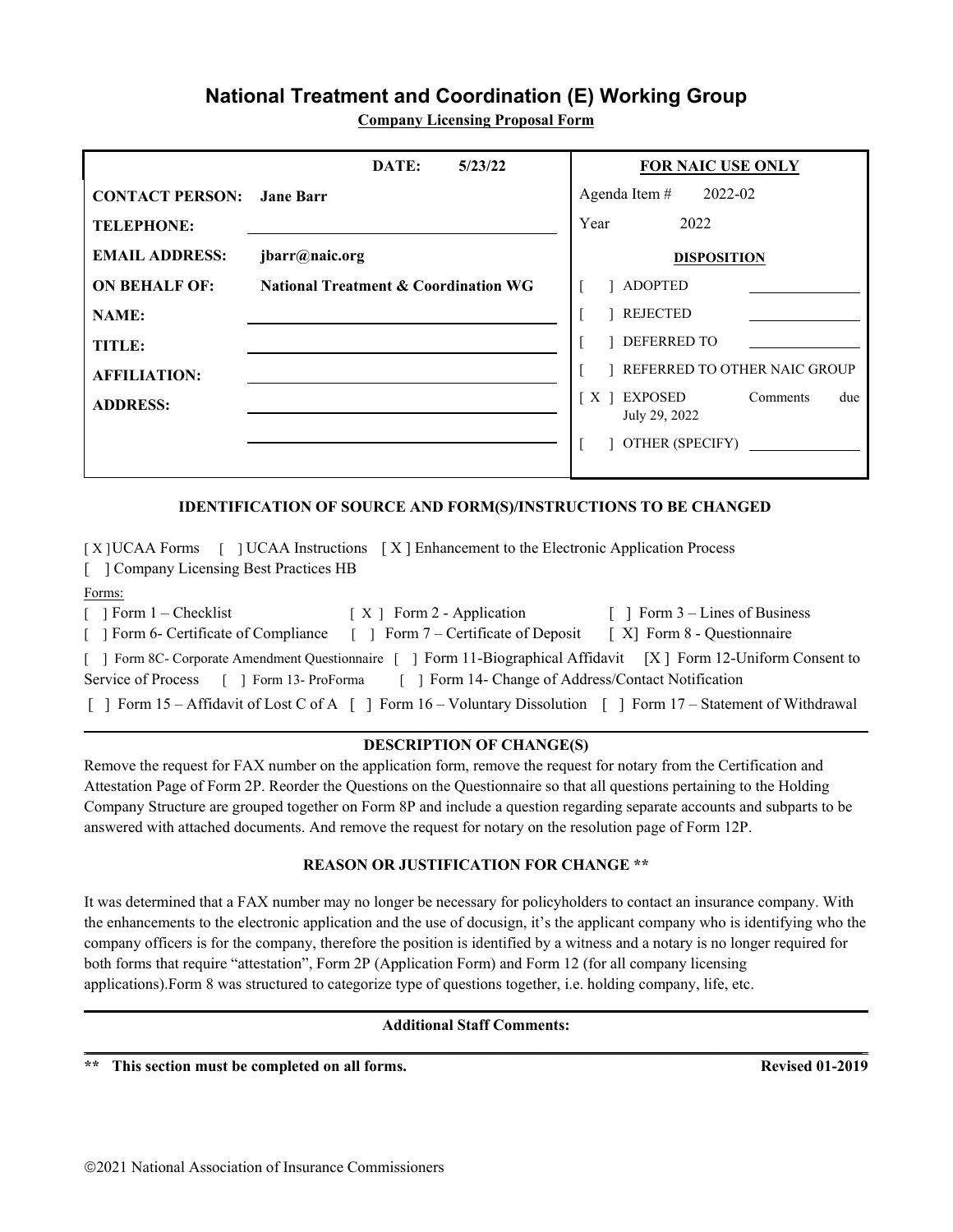# **Uniform Certificate of Authority Application (UCAA) Primary Application**

To the Insurance Commissioner/Director/Superintendent of the State of: (Select the appropriate state in which the Applicant Company is applying.)

Drop-down menu with the state list.

The undersigned Applicant Company hereby certifies that the classes of insurance as indicated on the Lines of Insurance, Form 3, are the lines of business which the Applicant Company is applying to transact.

| Proposed Name                     |    |
|-----------------------------------|----|
| of Applicant Company:             |    |
| Group Code (If Applicable)        |    |
| Ultimate Owner/Holding Company:   |    |
|                                   |    |
| <b>Registered Office Address:</b> |    |
|                                   |    |
| Administrative Office Address:    |    |
|                                   |    |
|                                   |    |
| Mailing Address:                  |    |
|                                   |    |
| Phone:                            |    |
| Fax:                              |    |
| Date Incorporated:                |    |
| Form of Organization:             |    |
| Date Organized:                   |    |
|                                   |    |
| Country of Domicile:              |    |
| (If Applicable)                   |    |
| Par Value of Issued Stock:        | \$ |
| Surplus as regards policyholders: | \$ |
|                                   |    |

**Type of Business:**

**(drop down selection to include Property/Casualty, Health, Title, or Life and Health)**

**Applicant Company Formed as:** 

| Residual Market Mechanisms             | $Captive-Pure$                              | City, Town, County, State, Parish, |  |
|----------------------------------------|---------------------------------------------|------------------------------------|--|
|                                        |                                             | Township                           |  |
| Risk Retention Group – Captive         | Captive-Other                               | State Insurance Fund/Program       |  |
| Risk Retention Group - Traditional     | Captive – Special Purpose Financial Insurer |                                    |  |
| Special Purpose Vehicle                | Manager Managed Limited Liability           | Surplus Lines Insurer              |  |
|                                        | Co                                          |                                    |  |
| <b>Health Maintenance Organization</b> | <b>Reinsurance</b>                          |                                    |  |

Date of Charter, Bylaws or Subscriber's Agreement:

## **Company Type:**

| <b>Stock</b>          | . Liability '<br>⊿mıted⊥<br>Corporation | (all<br>Partnership<br>types |
|-----------------------|-----------------------------------------|------------------------------|
| D<br>Reciprocal       | Branch of Alien<br>Insurer              | Proprietorship               |
| <b>T</b><br>Fraternal | Cooperative                             | Syndicate                    |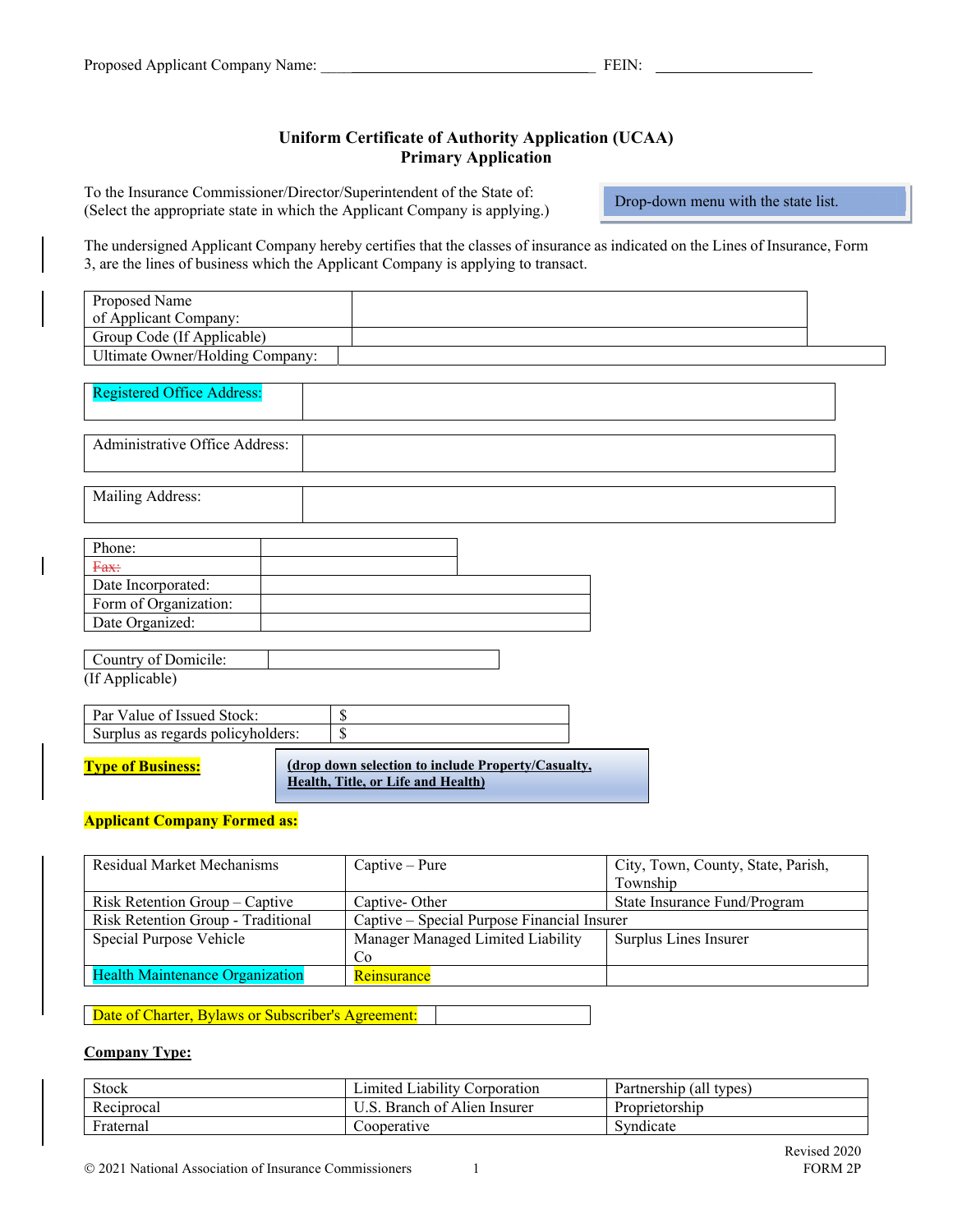| N/P<br>Mutual | . .<br>анн<br><br>کے ا | Other |
|---------------|------------------------|-------|
|               |                        |       |

# **If Available:**

| Billing Address /                |        |      |  |
|----------------------------------|--------|------|--|
| Contact                          |        |      |  |
| Information:                     |        |      |  |
| E-Mail Address:                  | Phone: | Fax: |  |
|                                  |        |      |  |
| Premium Tax Statement Address:   |        |      |  |
| Contact Information:             |        |      |  |
| E-Mail Address:                  | Phone: | Fax: |  |
|                                  |        |      |  |
| Producer Licensing Address:      |        |      |  |
| Contact Information:             |        |      |  |
| E-Mail Address:                  | Phone: | Fax: |  |
|                                  |        |      |  |
| Rate/Form Filing Address:        |        |      |  |
| Contact Information:             |        |      |  |
| E-Mail Address:                  | Phone: | Fax: |  |
|                                  |        |      |  |
| <b>Consumer Affairs Address:</b> |        |      |  |
| Contact Information:             |        |      |  |
| E-Mail Address:                  | Phone: | Fax: |  |

Has the Applicant Company ever been refused admission to this or any other state prior to the date of this application?

 $Yes \mid$  No

If yes, give full explanation in an attached letter.

Attachment Button

The Applicant Company hereby designates (name natural persons only) \_\_\_\_\_\_\_\_\_\_\_\_\_\_\_\_\_\_\_\_\_\_\_\_\_ , to appoint persons and entities to act as and to be licensed as agents in the State of \_\_\_\_\_\_\_\_\_\_\_\_\_\_\_\_\_\_\_\_\_\_\_\_\_\_\_\_\_\_\_\_ , and to terminate the said appointments.

NOTE: This does not apply to those states that do not require appointments

The following information is required of the individual who is authorized to represent the Applicant Company before the department.

| Name:            |                          |
|------------------|--------------------------|
| Title:           |                          |
| Mailing Address: |                          |
|                  |                          |
| E-Mail Address:  | Phone: / <del>Fax:</del> |

If the representative is not employed by the Applicant Company, please provide a company contact person in order to facilitate requests for detailed financial information.

| Name:            |  |
|------------------|--|
| Title:           |  |
| Mailing Address: |  |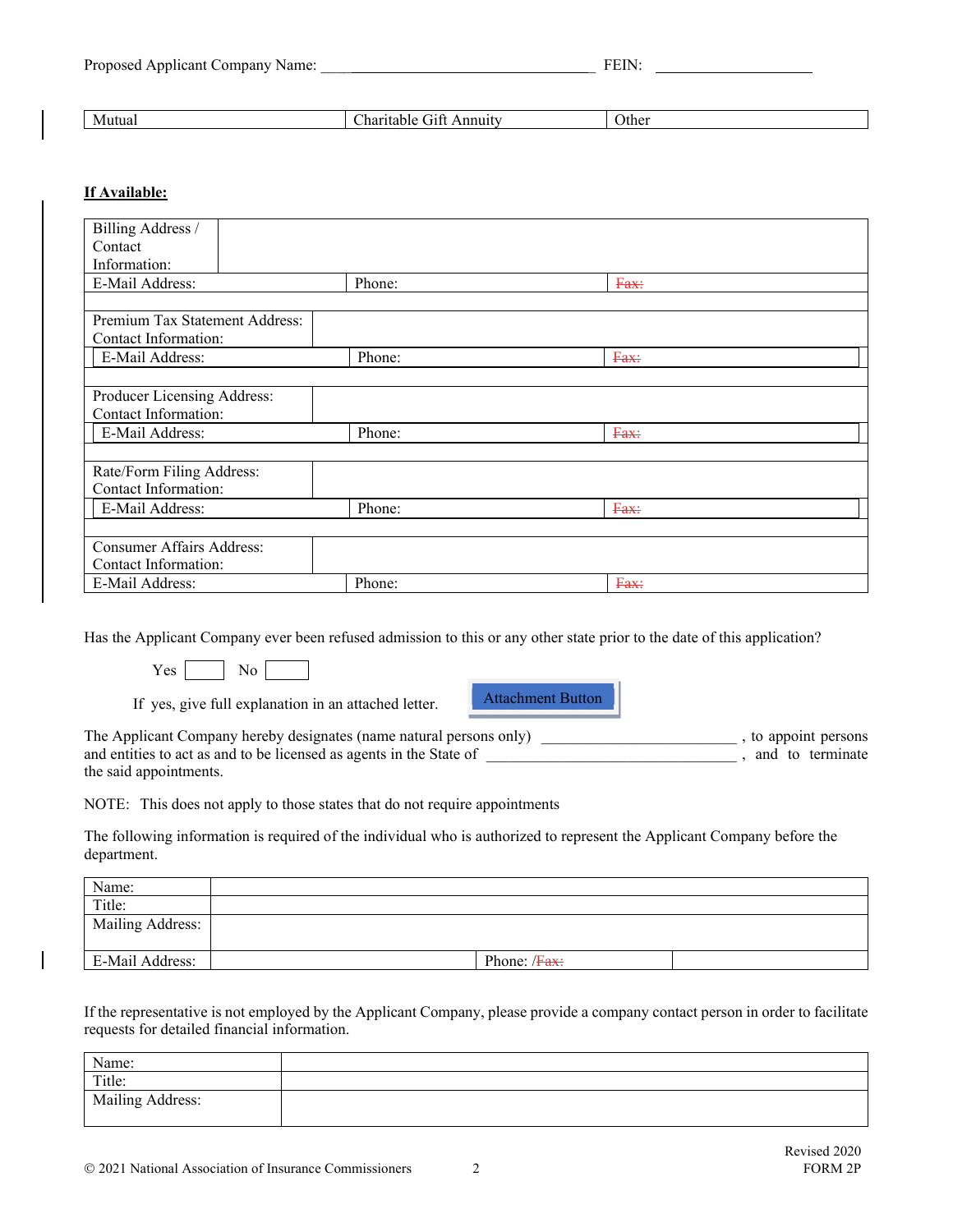|  |  |  | Proposed Applicant Company Name: |
|--|--|--|----------------------------------|

 $\begin{array}{c} \begin{array}{c} \hline \end{array} \end{array}$ 

| $\mathbf{N}$ |  |  |
|--------------|--|--|
|              |  |  |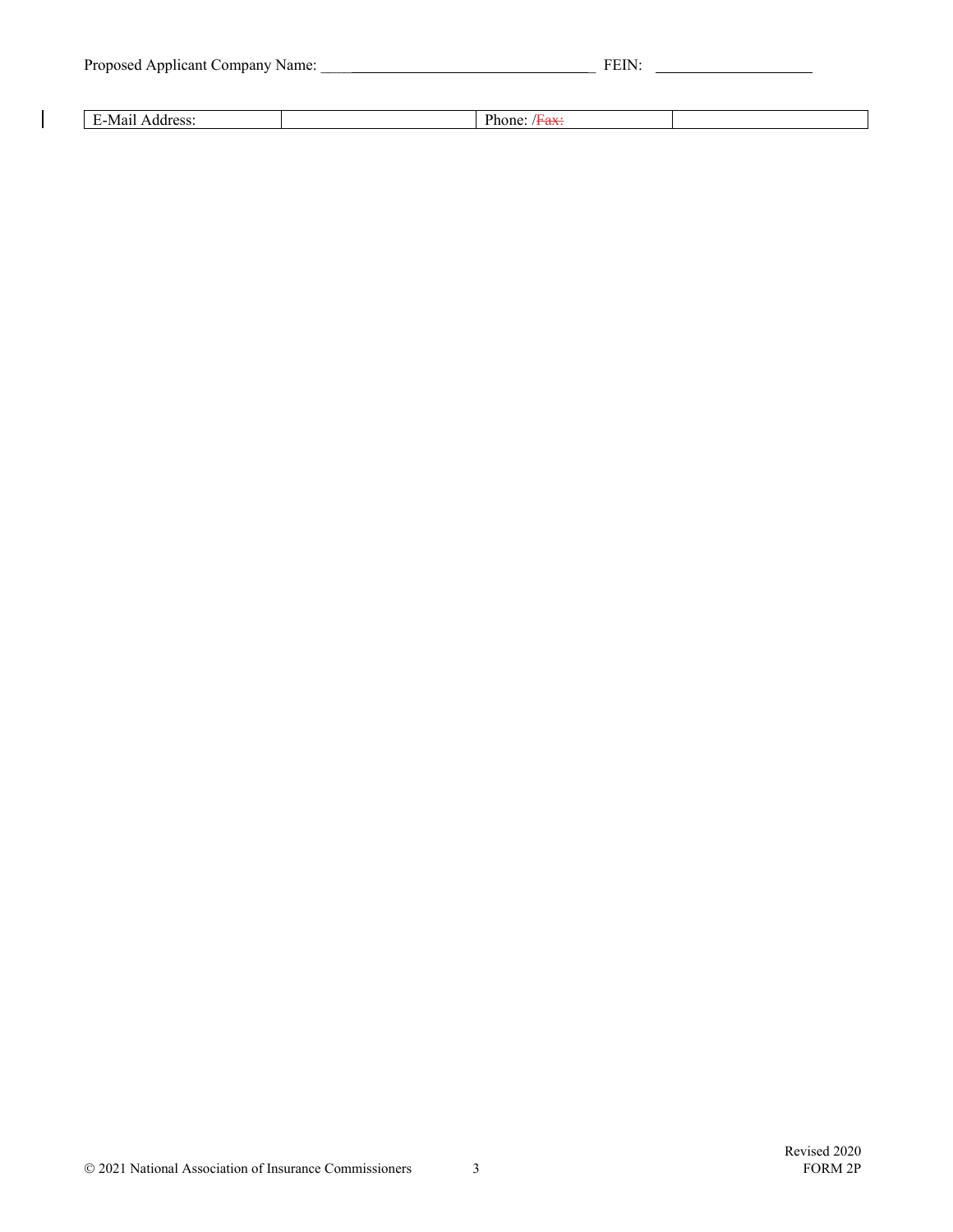# **Applicant Company Incorporators' Certification and Attestation**

One of the officers (listed below) of the Applicant Company must read the following very carefully:

- 1. I hereby certify, under penalty of perjury, that I have read the application, that I am familiar with its contents, and that all of the information, including the attachments, submitted in this application is true and complete. I am aware that submitting false information or omitting pertinent or material information in connection with this application is grounds for license discipline or other administrative action and may subject me or the Applicant Company, or both, to civil or criminal penalties.
- 2. I acknowledge that I am familiar with the insurance laws and regulations of said state, accept the Constitution of such state, in which the Applicant Company is licensed or to which the Applicant Company is applying for licensure.
- 3. I acknowledge that I am the  $\qquad \qquad$  of the Applicant Company, am authorized to execute and am executing this document on behalf of the Applicant Company.
- 4. I hereby certify under penalty of perjury under the laws of the applicable jurisdictions that all of the forgoing is true and correct, executed this \_\_\_\_\_\_\_\_\_\_\_\_\_\_\_\_\_\_ at \_\_\_\_\_\_\_\_\_\_\_\_\_\_\_\_\_\_\_.

| Date | <b>Electronic Signature of President</b> |
|------|------------------------------------------|
|      | Full Legal Name of President             |
| Date | Electronic Signature of Secretary        |
|      | Full Legal Name of Secretary             |
| Date | Electronic Signature of Treasurer        |
|      | Full Legal Name of Treasurer             |
| Date | <b>Electronic Signature of Director</b>  |
|      | Full Legal Name of Director              |
|      | Proposed Name of Applicant Company       |
|      |                                          |
|      | Full Legal Name of Witne                 |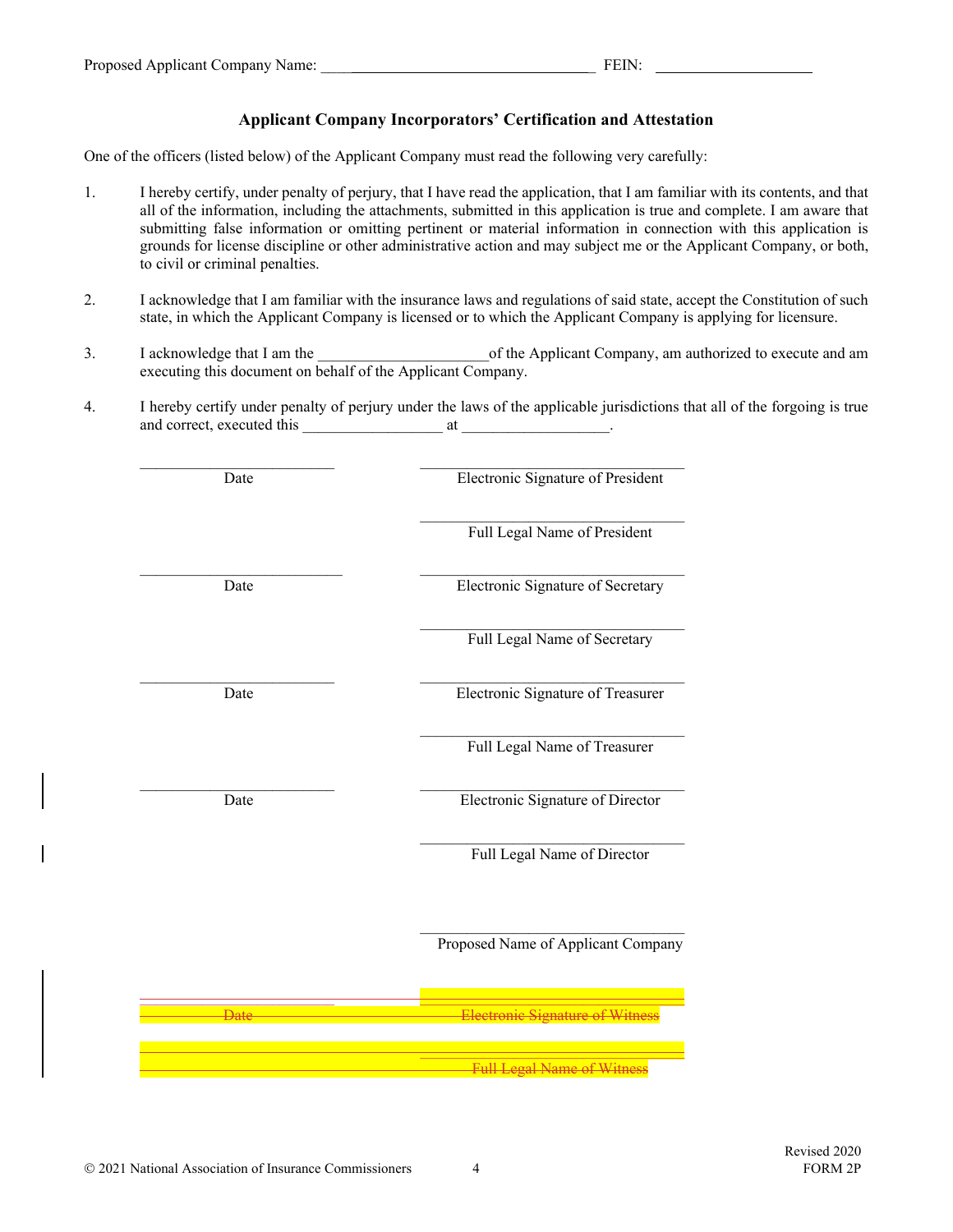# **Uniform Certificate of Authority Application (UCAA) Redomestication Application**

To the Insurance Commissioner/Director/Superintendent of the State of: (Select the appropriate state in which the Applicant Company is applying.)

Drop-down menu with the state list.

The undersigned Applicant Company hereby certifies that the classes of insurance as indicated on the Lines of Insurance, Form 3, are the lines of business which the Applicant Company is (a) currently authorized for transaction, (b) currently transacted and (c) which the Applicant Company is applying to transact.

| Applicant Company Name:        |                             |
|--------------------------------|-----------------------------|
| <b>NAIC Cocode:</b>            | Group Code: (If Applicable) |
|                                |                             |
| Home Office Address:           |                             |
|                                |                             |
|                                |                             |
|                                |                             |
| Administrative Office Address: |                             |
|                                |                             |
|                                |                             |
|                                |                             |
| Mailing Address:               |                             |
|                                |                             |

Are these addresses the same as those shown on the Applicant Company's Annual Statement?

|--|--|--|

If not, indicate why:

Attachment Button

| Phone:                |  |
|-----------------------|--|
| Fax:                  |  |
| Date Incorporated:    |  |
| Form of Organization: |  |
| Date Organized:       |  |

Country of Domicile: (If Applicable)

|                                          | Original | Last Amendment |
|------------------------------------------|----------|----------------|
| Date of Charter                          |          |                |
| Date of Bylaws                           |          |                |
| Date of Subscriber's Agreement           |          |                |
| Date of Last Market Conduct Examination: |          |                |
| Date of Last Financial Examination:      |          |                |
|                                          |          |                |

| Par Value of Issued Stock:           |  |
|--------------------------------------|--|
| Surplus as regards policyholders:    |  |
| Certificate of Deposit (Prior State) |  |

Ultimate Owner/Holding Company: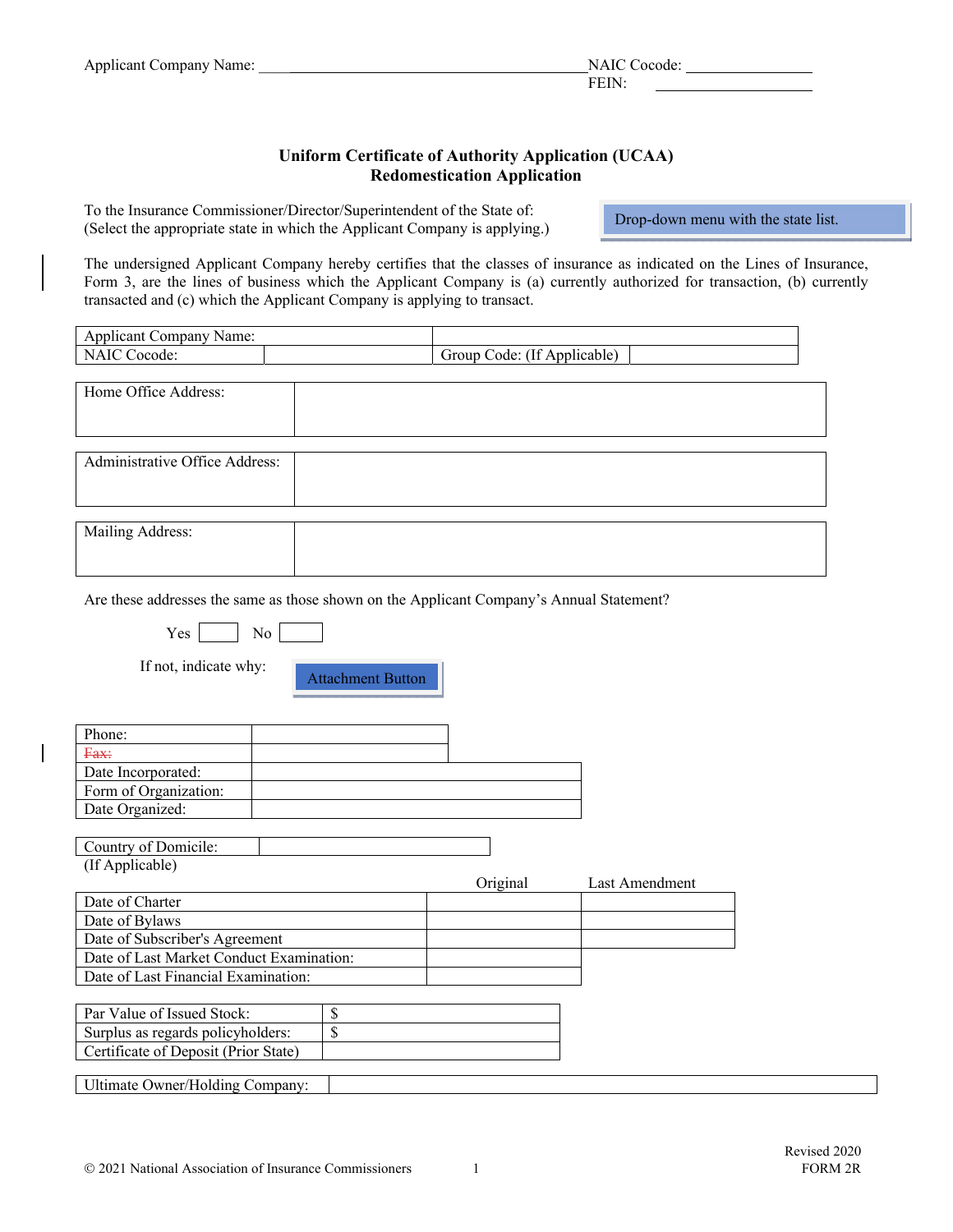| <b>Applicant Company Name:</b> | NAIC<br>. ocode. |
|--------------------------------|------------------|
|                                |                  |

| <b>Billing Address:</b>          |        |      |
|----------------------------------|--------|------|
| E-Mail Address:                  | Phone: | Fax: |
| Premium Tax Statement Address:   |        |      |
| E-Mail Address:                  | Phone: | Fax: |
| Producer Licensing Address:      |        |      |
| E-Mail Address:                  | Phone: | Fax: |
| Rate/Form Filing Address:        |        |      |
| E-Mail Address:                  | Phone: | Fax: |
| <b>Consumer Affairs Address:</b> |        |      |
| E-Mail Address:                  | Phone: | Fax: |

Has the Applicant Company ever been refused admission to this or any other state prior to the date of this application?

 $Yes$  No  $\Box$ 

If yes, give full explanation in an attached letter.

Attachment Button

The Applicant Company hereby designates (name natural persons only) \_\_\_\_\_\_\_\_\_\_\_\_\_\_\_\_\_\_\_\_\_\_\_\_\_\_\_\_\_\_\_, to appoint persons and entities to act as and to be licensed as agents in the State of \_\_\_\_\_\_\_\_\_\_\_\_\_\_\_\_\_\_\_\_\_\_\_\_\_\_\_\_\_\_\_\_ , and to terminate the said appointments.

NOTE: This does not apply to those states that do not require appointments

The following information is required of the individual who is authorized to represent the Applicant Company before the department.

| Name:<br>_____   |                      |
|------------------|----------------------|
| Title:           |                      |
| Mailing Address: |                      |
| E-Mail Address:  | Phone: <b>/Fax</b> : |

If the representative is not employed by the Applicant Company, please provide a company contact person in order to facilitate requests for detailed financial information.

| Name:            |                          |
|------------------|--------------------------|
| Title:           |                          |
| Mailing Address: |                          |
|                  |                          |
| E-Mail Address:  | Phone: <del>/Fax</del> : |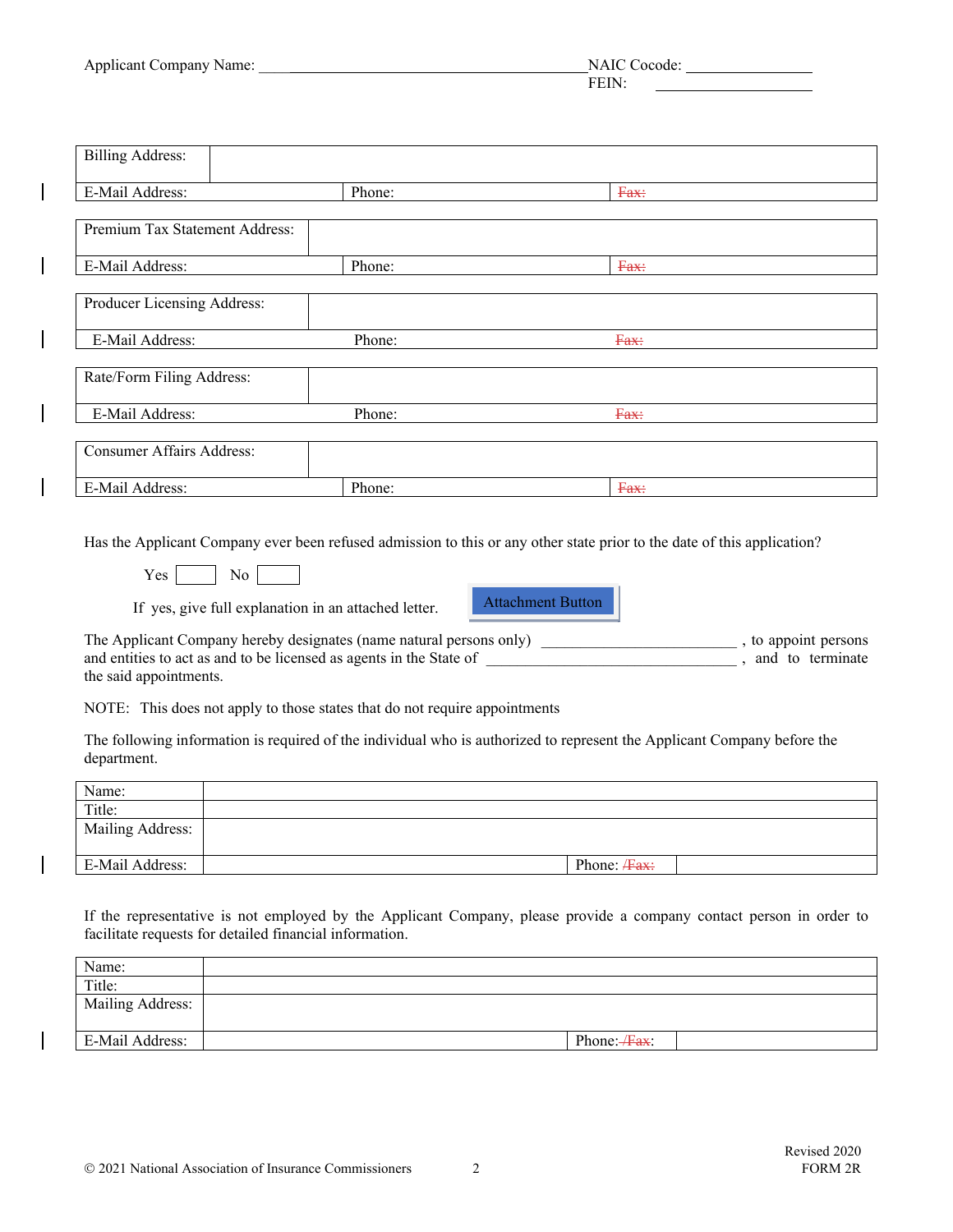| <b>Applicant Company Name:</b> | NAIC<br>ocode: |
|--------------------------------|----------------|
|                                | нн             |

## **Applicant Company Incorporators' Certification and Attestation**

One of the officers (listed below) of the Applicant Company must read the following very carefully:

- 1. I hereby certify, under penalty of perjury, that I have read the application, that I am familiar with its contents, and that all of the information, including the attachments, submitted in this application is true and complete. I am aware that submitting false information or omitting pertinent or material information in connection with this application is grounds for license discipline or other administrative action and may subject me or the Applicant Company, or both, to civil or criminal penalties.
- 2. I acknowledge that I am familiar with the insurance laws and regulations of said state, accept the Constitution of such state, in which the Applicant Company is licensed or to which the Applicant Company is applying for licensure.
- 3. I acknowledge that I am the  $\blacksquare$  of the Applicant Company, am authorized to execute and am executing this document on behalf of the Applicant Company.
- 4. I hereby certify under penalty of perjury under the laws of the applicable jurisdictions that all of the forgoing is true and correct, executed this \_\_\_\_\_\_\_\_\_\_\_\_\_\_\_\_\_\_ at \_\_\_\_\_\_\_\_\_\_\_\_\_\_\_\_\_\_\_.

| Date            | Electronic Signature of President    |
|-----------------|--------------------------------------|
|                 | Full Legal Name of President         |
| Date            | Electronic Signature of Secretary    |
|                 | Full Legal Name of Secretary         |
| Date            | Electronic Signature of Treasurer    |
|                 | Full Legal Name of Treasurer         |
|                 | Electronic Name of Applicant Company |
| <del>Date</del> |                                      |
|                 | <b>Full Legal Name of Witn</b>       |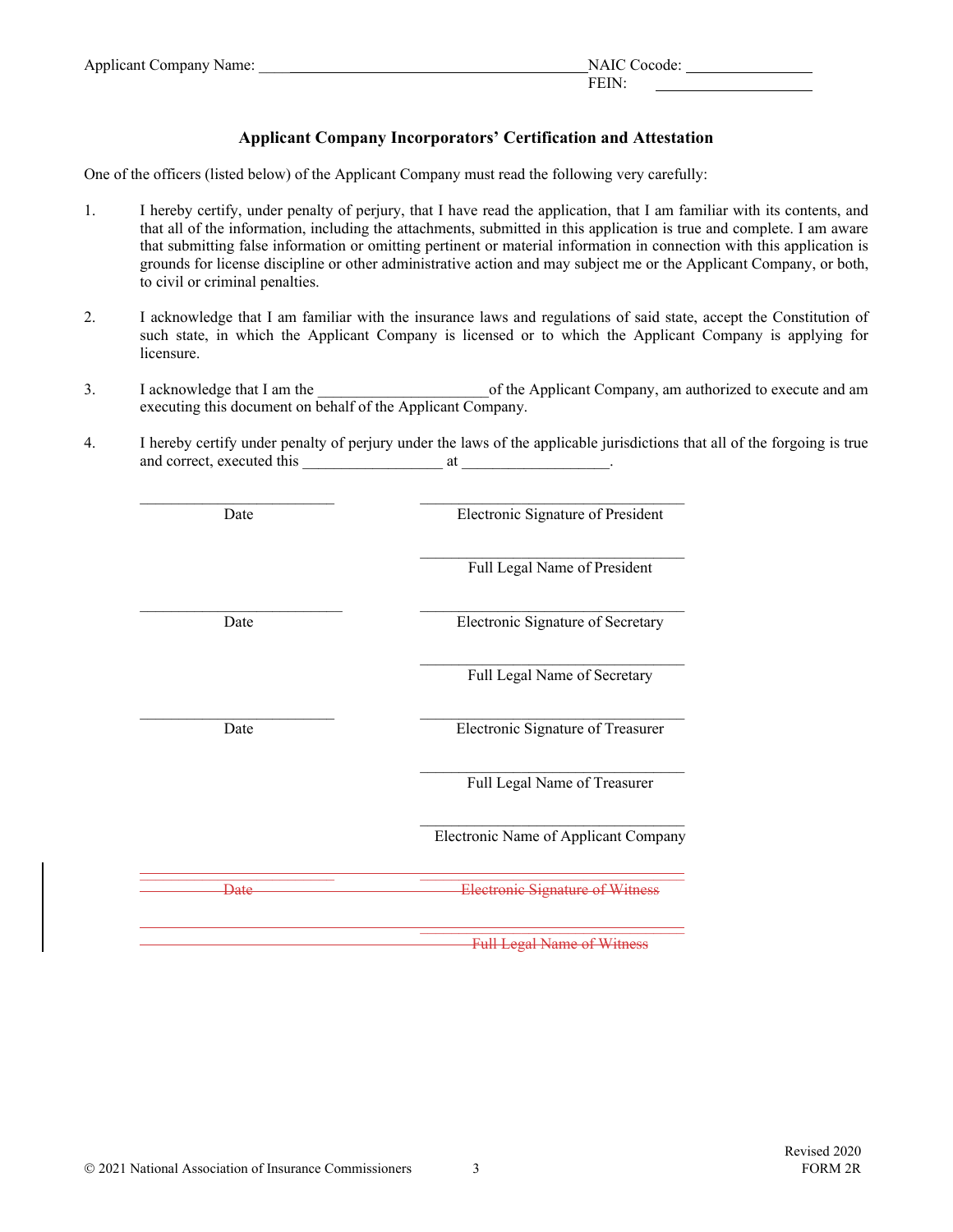#### **Holding Company Questions Lines of Business: Life**

# **Uniform Certificate of Authority Application QUESTIONNAIRE**

All questions must be answered. Directions: Each "Yes" or "No" question is to be answered. Other answers and additional explanations or details should be attached to the questionnaire.

- 1. I hold the following position(s) with the Applicant Company \_\_\_\_\_\_\_\_\_\_\_\_\_\_\_\_\_\_
- 2. Has the Applicant Company transferred or encumbered any portion of its assets or business, or has its outstanding capital stock been directly or indirectly pledged?

Yes \_\_\_\_ No \_\_\_\_

.

If the answer is yes, attach explanation.

Attachment Button

3. A. Will the Applicant Company be negotiating or inviting negotiations for any transaction that would transfer or encumber any portion of its assets or business or result in a merger or consolidation with another company in the foreseeable future?

 $Yes$  No  $\_\_$ 

 B. Does the Applicant Company contemplate a change in management or any transaction that would normally result in a change of management within the reasonably foreseeable future?

Yes \_\_\_\_ No \_\_\_\_

If the answer to either question is yes, attach explanation.

Attachment Button

 $74.$  Does the Applicant Company intend to purchase investment securities through any investment banking or brokerage house or firm from whom any of Applicant Company's officers, directors, trustees, investment committee members or controlling stockholders receive a commission on such purchases?

Yes No

If yes, provide the details and attach. Attachment Button

- 85. Is the Applicant Company a,
	- A. Bank

Yes No

B. Bank holding company, subsidiary or affiliate

 $Yes$   $No$   $\qquad$ 

C. Financial holding company

 $Yes$  No  $\_\_$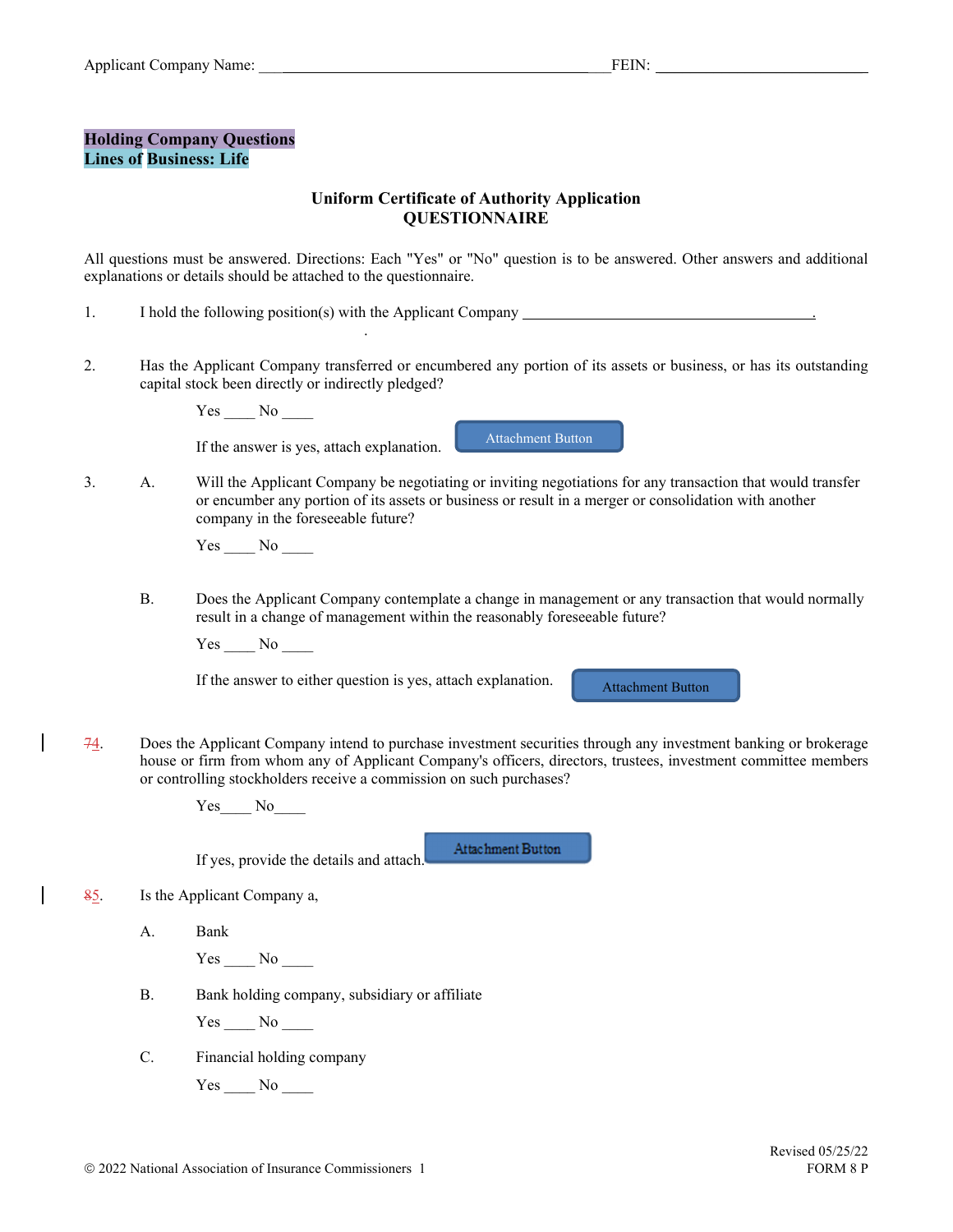D. Other financial institution

Yes No

If yes, identify the bank(s), bank holding company(ies) or financial institution and the affiliation of the Applicant Company. Provide the details and attach. Attachment Button

96. Has the Applicant Company, since its inception, done any of the following:

 A. Made a loan to an entity owned or controlled directly or through a holding corporation by one or more of Applicant Company's officers, directors, trustees or investment committee members, or to any such person?

Yes No

B. Sold or transferred any of its assets or property, real or personal, to any such entity or person?

Yes No

C. Had its outstanding capital stock directly or indirectly pledged for the debt of an affiliate?

Yes No

 D. Purchased securities, assets or property of any kind from an entity owned or controlled by one or more of the Applicant Company's officers, directors, trustees, or any persons who have authority in the management of the Applicant Company's funds (including a controlling stockholder)?

Yes No

If the answer to any of the last four questions is affirmative, did any officer, director, trustee or any person who had authority in the management of the Applicant Company's funds (including a controlling stockholder) receive any money or valuable thing for negotiating, procuring, recommending or aiding in such transaction?

Yes No

If yes, provide the details and attach.

Attachment Button

- 107. Attach an organizational depiction (in the format of a flow chart) showing the various executive management, directors and officers and related material functions that require internal control oversight of the Applicant Company, with the name and official title of those responsible for those offices/functions and the portions of the organization they oversee. Material functions should include, but are not limited to, underwriting, claims adjustment/payments, premium accounting, claims accounting, marketing, financial reporting, and investment management. Note any executive or key staff that has access to funds or bank accounts. Submit a map or narrative explaining where offices are/ or will be geographically located and the approximate number of employees at each location.
	- A. Designate any common facilities and/or any of the above functions that are shared with affiliates.
	- B. Designate any of the above office/functions that are delegated to third parties.
	- C. Attach copies of signed agreements for office functions delegated to either affiliates or third parties.
	- D. As applicable, attach a separate chart reflecting any other management positions (if different than what was noted above) that exercise control over insurance operations in other jurisdiction where the Applicant Company is seeking admission.
	- E. Attach any similar information that was submitted to lenders or investment partners.
	- F. Attach a copy of the Applicant Company's investment policy (required for primary and redomestication applications only).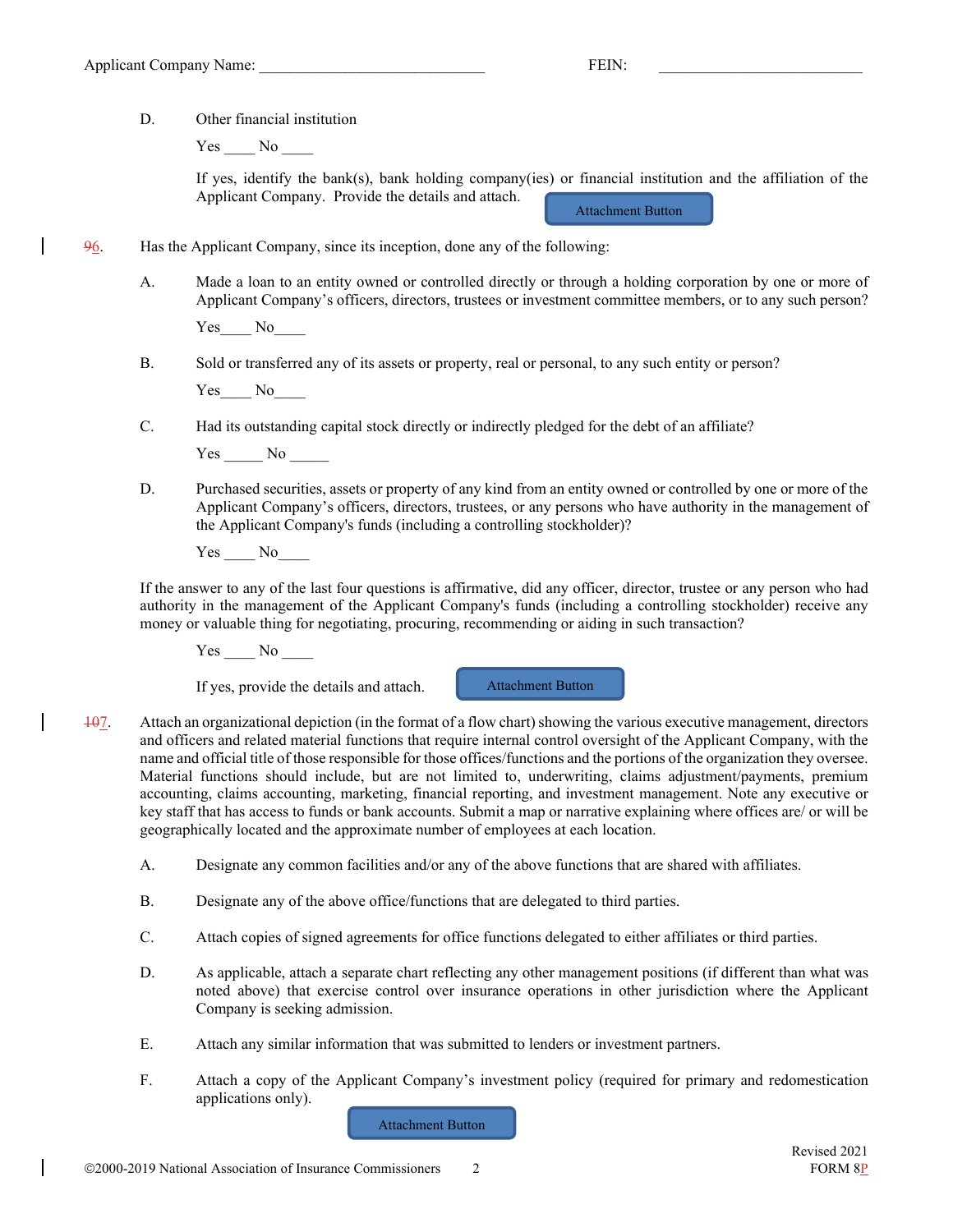- 118. Provide a detailed description of the Applicant Company's sales techniques. The description attached should include:
	- A. Information regarding recruitment and training of sales representatives.
	- B. Identification as to whether the Applicant Company will be a direct writer or will use agents, brokers or a combination thereof.
	- C. Explanation of the compensation and control to be provided by the Applicant Company to its agents, brokers or sales personnel.
	- D. Sample copies of any agreements entered into between the Applicant Company and its agents or brokers.
	- E. If the Applicant Company will use a specific agency or managing general agent, identification of the agency or managing general agent and a copy of the agreement for this arrangement.
	- F. Sample contract forms of all types used and remuneration schedule, including those for general agents, if any.

Attachment Button

- 139. Attach a detailed description of the advertising that will be used by the Applicant Company to market its products in this state. Include a detailed explanation as to how the Applicant Company will develop, purchase, control and supervise its advertising. Attachment Button
- $1410$ . Attach a detailed explanation of the following:
	- A. How the Applicant Company's policies will be underwritten, including the issuance of policies and endorsements,
	- B. How policies will be cancelled,
	- C. How premiums and other funds will be handled, and
	- D. How personnel will be trained, supervised, and compensated.

Attachment Button

- 1511. Attach a detailed explanation how the Applicant Company will adjust and pay claims, include the following;
	- A. Describe how the Applicant Company will train, supervise and compensate the personnel handling claims adjusting and claims payment.
	- B. Provide detailed information as to how and by whom claim reserves will be set and modified.
	- C. Will the Applicant Company pay any representative given discretion as to the settlement or adjustment of claims whether in direct negotiation with the claimant or in supervision of the person negotiating, a compensation which is in any way contingent upon the amount of settlement of such claims?

Yes No

Attachment Button

1712. Will the Applicant Company be party to any reinsurance contracts which contracts that in effect provide that Applicant Company will reimburse or indemnify the Reinsurer for losses payable there under?

Yes No

If yes, provide the details and attach.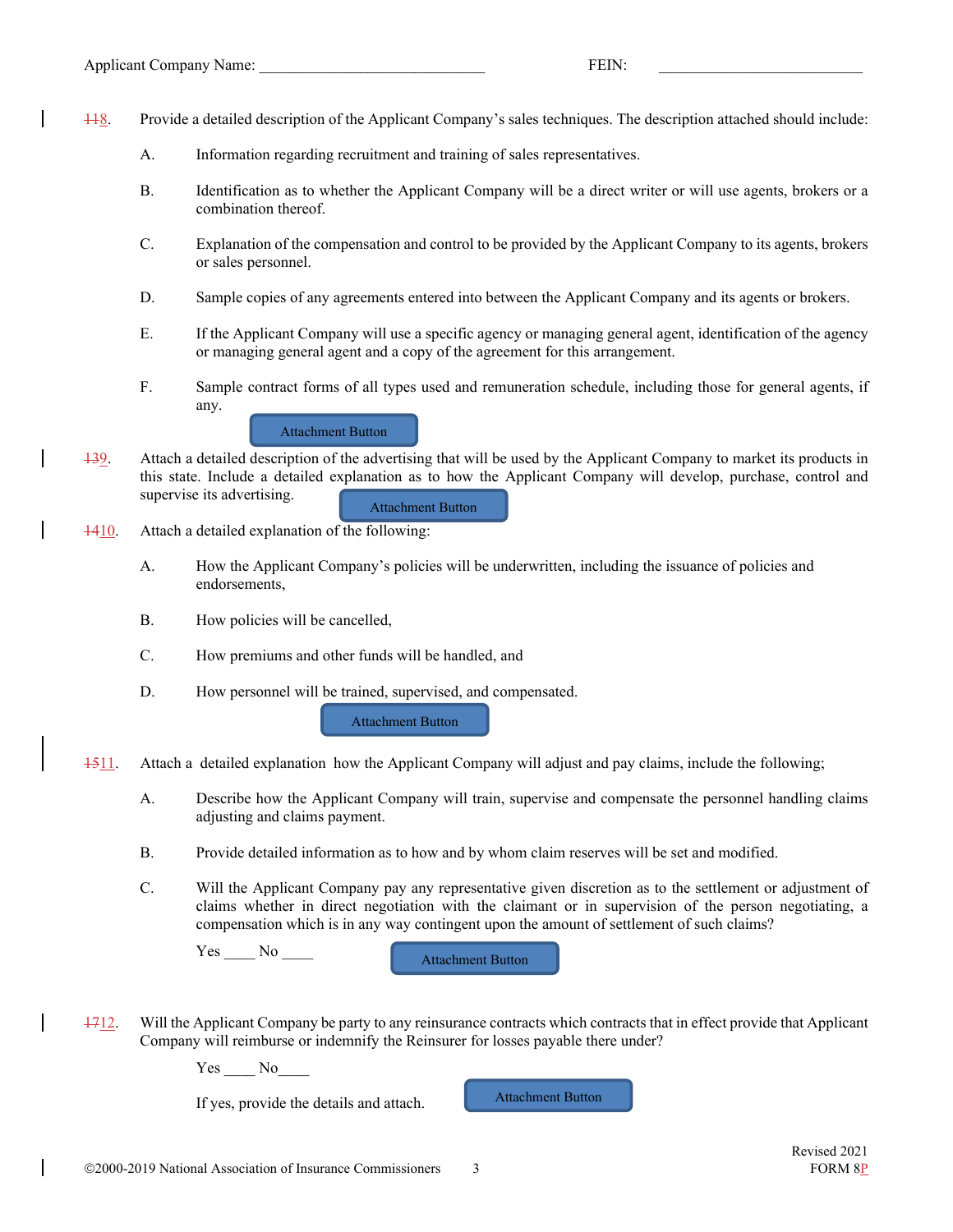$\overline{\phantom{a}}$ 

 $\overline{\phantom{a}}$ 

 $\overline{\phantom{a}}$ 

 $\overline{\phantom{a}}$ 

 $\overline{\phantom{a}}$ 

| $\frac{1813}{16}$ |                | Does any salaried employee or officer, exclusive of a director, presently have in force a license as an insurance broker<br>issued by this Department of Insurance?                                                                                                                                                                                 |
|-------------------|----------------|-----------------------------------------------------------------------------------------------------------------------------------------------------------------------------------------------------------------------------------------------------------------------------------------------------------------------------------------------------|
|                   |                | $Yes$ $No$                                                                                                                                                                                                                                                                                                                                          |
|                   |                | If yes, attach a copy of his/her license and indicate position held with applicant.                                                                                                                                                                                                                                                                 |
|                   |                | <b>Attachment Button</b>                                                                                                                                                                                                                                                                                                                            |
| 1914              |                | Will any of the Applicant Company's policies being sold in connection with a mutual fund or investment in securities?<br>Yes ____No____Not Applicable ____                                                                                                                                                                                          |
|                   |                |                                                                                                                                                                                                                                                                                                                                                     |
|                   |                | If yes, attach detailed explanation, including all sales literature which refers to the insurance and mutual fund<br>or other investment literature that refers to the insurance and mutual fund or other investment plan connection.                                                                                                               |
|                   |                | <b>Attachment Button</b>                                                                                                                                                                                                                                                                                                                            |
| 415.              |                | Is the Applicant Company owned or controlled by a holding corporation?                                                                                                                                                                                                                                                                              |
|                   |                | Yes <sup>1</sup><br>$N_0$                                                                                                                                                                                                                                                                                                                           |
|                   |                | If yes, attach and make a part hereof an affidavit by an executive officer of the Applicant Company who<br>knows the facts listing the principal owners $(10\% \text{ or more of the outstanding shares})$ of such holding<br>corporation by name and residence address, business occupation and business affiliations.<br><b>Attachment Button</b> |
| 516               |                | Is the Applicant Company owned, operated or controlled, directly or indirectly, by any other state or province, district,<br>territory or nation or any governmental subdivision or agency?                                                                                                                                                         |
|                   |                | Yes<br>No                                                                                                                                                                                                                                                                                                                                           |
|                   |                | If yes, provide the details in writing and attach to the Questionnaire                                                                                                                                                                                                                                                                              |
| 617.              |                | Has any person who is presently an officer or director of Applicant Company or an individual who directly or indirectly                                                                                                                                                                                                                             |
|                   |                | controls 10\$ or more of the Applicant Company;                                                                                                                                                                                                                                                                                                     |
|                   | A.             | Been convicted on, or pleaded guilty or nolo contendere to, an indictment or information in any jurisdiction<br>charging a felony for theft, larceny or mail fraud or, of violating any corporate securities statute or any<br>insurance statute?                                                                                                   |
|                   |                | Yes<br>No                                                                                                                                                                                                                                                                                                                                           |
|                   |                |                                                                                                                                                                                                                                                                                                                                                     |
|                   | <b>B.</b>      | Presently engaged in a dispute with any state of federal regulatory agency?                                                                                                                                                                                                                                                                         |
|                   |                | Yes<br>No                                                                                                                                                                                                                                                                                                                                           |
|                   |                |                                                                                                                                                                                                                                                                                                                                                     |
|                   | C.             | A plaintiff or defendant in any legal action other than one arising out of policy claims?                                                                                                                                                                                                                                                           |
|                   |                | Yes<br>N <sub>o</sub>                                                                                                                                                                                                                                                                                                                               |
|                   |                | If yes, provide a summary of each case and an estimate of the probable liability, if any, and attach.                                                                                                                                                                                                                                               |
|                   |                | <b>Attachment Button</b>                                                                                                                                                                                                                                                                                                                            |
| 12.18             | $insurer(s)$ . | If a parent, subsidiary and/or affiliated insurer is admitted for the classes of insurance requested in the pending<br>application, please differentiate the products and/or markets of the Applicant Company from those of the admitted                                                                                                            |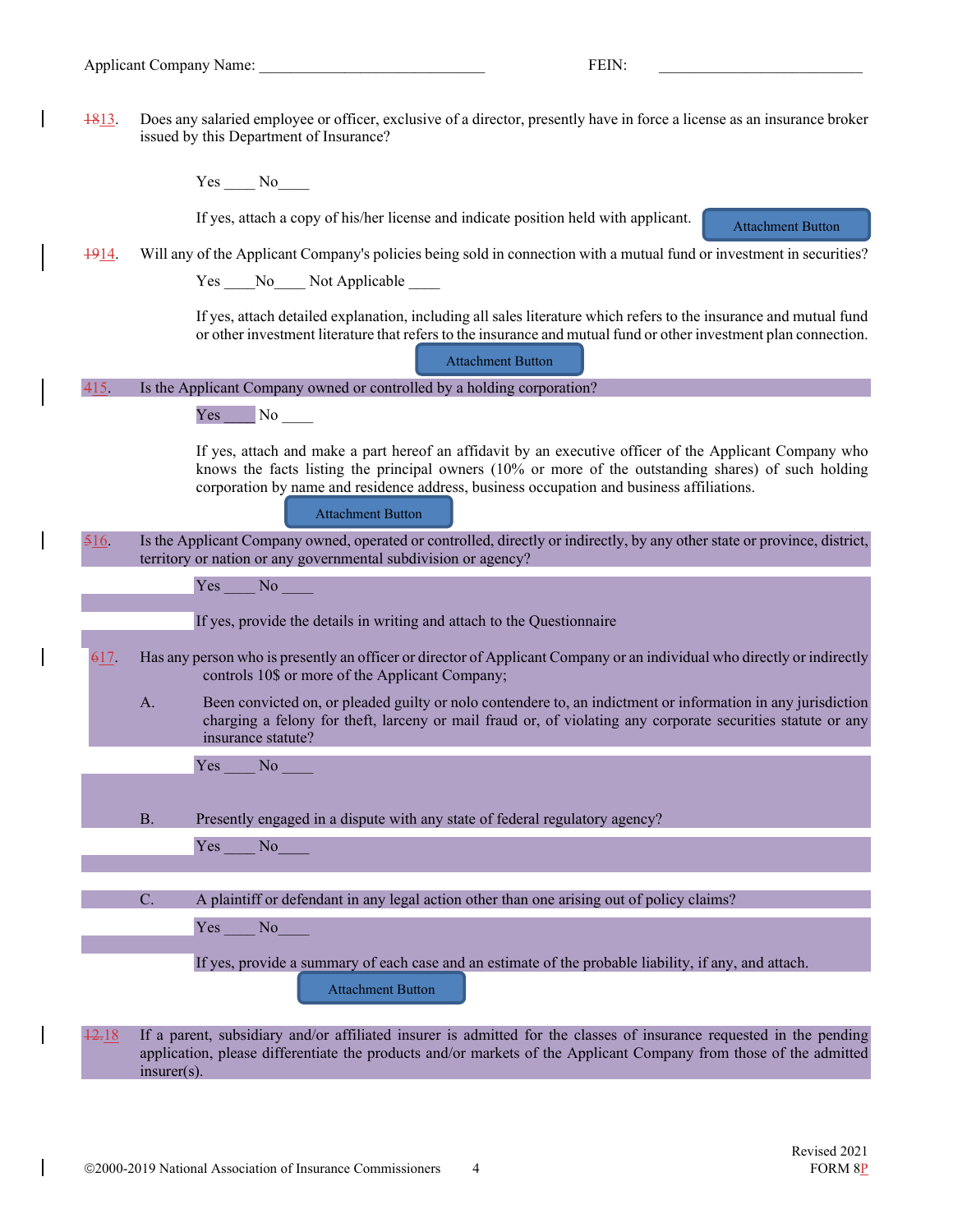1619. Is the Applicant Company a member of a group of companies that shares any of the following:

| Common facilities with another company or companies |  |
|-----------------------------------------------------|--|
|                                                     |  |

Yes No

B. Services (e.g. accounting personnel for financial statement preparation)

Yes No

C. Or, is a party to a tax allocation agreement in common with another company

Yes No

If the answer to any of the above is yes, explain the division of costs between participants. If costs are pro-rated, what is the basis for division? Attach a copy of relevant contracts and include a summary of any attached contract.

| 20.        |                                                                                                                                                                      |                                                                                                                                                                                                                                                                                                                                                                                                                                                                                                                                                                                                                                                                                                                                             |  |  |  |
|------------|----------------------------------------------------------------------------------------------------------------------------------------------------------------------|---------------------------------------------------------------------------------------------------------------------------------------------------------------------------------------------------------------------------------------------------------------------------------------------------------------------------------------------------------------------------------------------------------------------------------------------------------------------------------------------------------------------------------------------------------------------------------------------------------------------------------------------------------------------------------------------------------------------------------------------|--|--|--|
|            | Is the Applicant Company applying for authority for separate account? Yes<br>or No<br>If the response is Yes, attach the following:                                  |                                                                                                                                                                                                                                                                                                                                                                                                                                                                                                                                                                                                                                                                                                                                             |  |  |  |
|            | A. Statement of the investment policy of the separate account.                                                                                                       |                                                                                                                                                                                                                                                                                                                                                                                                                                                                                                                                                                                                                                                                                                                                             |  |  |  |
|            | B. Copy of the variable annuity prospectus as filed with the SEC unless the separate account is not required to file                                                 |                                                                                                                                                                                                                                                                                                                                                                                                                                                                                                                                                                                                                                                                                                                                             |  |  |  |
|            | a registration under the federal securities law                                                                                                                      |                                                                                                                                                                                                                                                                                                                                                                                                                                                                                                                                                                                                                                                                                                                                             |  |  |  |
|            | C. A description of any investment advisory services contemplated relating to Separate Accounts                                                                      |                                                                                                                                                                                                                                                                                                                                                                                                                                                                                                                                                                                                                                                                                                                                             |  |  |  |
|            | D. Board of Directors resolution authorizing the creation of the separate account                                                                                    |                                                                                                                                                                                                                                                                                                                                                                                                                                                                                                                                                                                                                                                                                                                                             |  |  |  |
|            | E. Copy of the variable life prospectus as filed with the SEC unless the separate account is not required to file a<br>registration under the federal securities law |                                                                                                                                                                                                                                                                                                                                                                                                                                                                                                                                                                                                                                                                                                                                             |  |  |  |
|            |                                                                                                                                                                      |                                                                                                                                                                                                                                                                                                                                                                                                                                                                                                                                                                                                                                                                                                                                             |  |  |  |
|            | G. Statement specifying the standards of conduct with respect to the purchase or sale of investments of separate                                                     |                                                                                                                                                                                                                                                                                                                                                                                                                                                                                                                                                                                                                                                                                                                                             |  |  |  |
|            | accounts (i.e. Board resolution)                                                                                                                                     |                                                                                                                                                                                                                                                                                                                                                                                                                                                                                                                                                                                                                                                                                                                                             |  |  |  |
|            |                                                                                                                                                                      | H. Board of Directors resolution authorizing the creation of the separate account                                                                                                                                                                                                                                                                                                                                                                                                                                                                                                                                                                                                                                                           |  |  |  |
|            |                                                                                                                                                                      |                                                                                                                                                                                                                                                                                                                                                                                                                                                                                                                                                                                                                                                                                                                                             |  |  |  |
|            |                                                                                                                                                                      | or No                                                                                                                                                                                                                                                                                                                                                                                                                                                                                                                                                                                                                                                                                                                                       |  |  |  |
|            |                                                                                                                                                                      |                                                                                                                                                                                                                                                                                                                                                                                                                                                                                                                                                                                                                                                                                                                                             |  |  |  |
|            |                                                                                                                                                                      |                                                                                                                                                                                                                                                                                                                                                                                                                                                                                                                                                                                                                                                                                                                                             |  |  |  |
|            | A.                                                                                                                                                                   | Copy(ies) of any third-party management or service contracts                                                                                                                                                                                                                                                                                                                                                                                                                                                                                                                                                                                                                                                                                |  |  |  |
|            |                                                                                                                                                                      |                                                                                                                                                                                                                                                                                                                                                                                                                                                                                                                                                                                                                                                                                                                                             |  |  |  |
|            |                                                                                                                                                                      |                                                                                                                                                                                                                                                                                                                                                                                                                                                                                                                                                                                                                                                                                                                                             |  |  |  |
|            |                                                                                                                                                                      |                                                                                                                                                                                                                                                                                                                                                                                                                                                                                                                                                                                                                                                                                                                                             |  |  |  |
|            |                                                                                                                                                                      |                                                                                                                                                                                                                                                                                                                                                                                                                                                                                                                                                                                                                                                                                                                                             |  |  |  |
|            | D.                                                                                                                                                                   | A statement from the Applicant Company's actuary describing reserving procedures including the mortality                                                                                                                                                                                                                                                                                                                                                                                                                                                                                                                                                                                                                                    |  |  |  |
|            |                                                                                                                                                                      |                                                                                                                                                                                                                                                                                                                                                                                                                                                                                                                                                                                                                                                                                                                                             |  |  |  |
|            |                                                                                                                                                                      |                                                                                                                                                                                                                                                                                                                                                                                                                                                                                                                                                                                                                                                                                                                                             |  |  |  |
|            |                                                                                                                                                                      |                                                                                                                                                                                                                                                                                                                                                                                                                                                                                                                                                                                                                                                                                                                                             |  |  |  |
|            |                                                                                                                                                                      |                                                                                                                                                                                                                                                                                                                                                                                                                                                                                                                                                                                                                                                                                                                                             |  |  |  |
|            |                                                                                                                                                                      |                                                                                                                                                                                                                                                                                                                                                                                                                                                                                                                                                                                                                                                                                                                                             |  |  |  |
|            |                                                                                                                                                                      |                                                                                                                                                                                                                                                                                                                                                                                                                                                                                                                                                                                                                                                                                                                                             |  |  |  |
|            |                                                                                                                                                                      |                                                                                                                                                                                                                                                                                                                                                                                                                                                                                                                                                                                                                                                                                                                                             |  |  |  |
| $+5$       |                                                                                                                                                                      |                                                                                                                                                                                                                                                                                                                                                                                                                                                                                                                                                                                                                                                                                                                                             |  |  |  |
|            |                                                                                                                                                                      |                                                                                                                                                                                                                                                                                                                                                                                                                                                                                                                                                                                                                                                                                                                                             |  |  |  |
|            | A.                                                                                                                                                                   | Copy(ies) of variable life policy(ies) the Applicant Company intends to issue                                                                                                                                                                                                                                                                                                                                                                                                                                                                                                                                                                                                                                                               |  |  |  |
| 21.<br>22. | <b>B.</b><br>C.<br>E <del>G.</del><br>FH.                                                                                                                            | F. Statement of the investment policy of any separate account, and the procedures for changing such policy<br>Is the Applicant Company is applying for authority to write Variable Annuities<br>Yes<br>If the response is Yes, attach the following:<br>Commission schedules<br>Five-year sales and expense projections<br>and expense risks which the Applicant Company will bear under the contract<br>Copies of the variable annuity laws and regulations of the state of domicile<br>Copy(ies) of the variable annuity contract(s) and application(s)<br><b>Attachment Button</b><br>IsH the Applicant Company is applying for authority to write Variable Life Insurance Yes<br>or No<br>If the response is Yes, attach the following: |  |  |  |